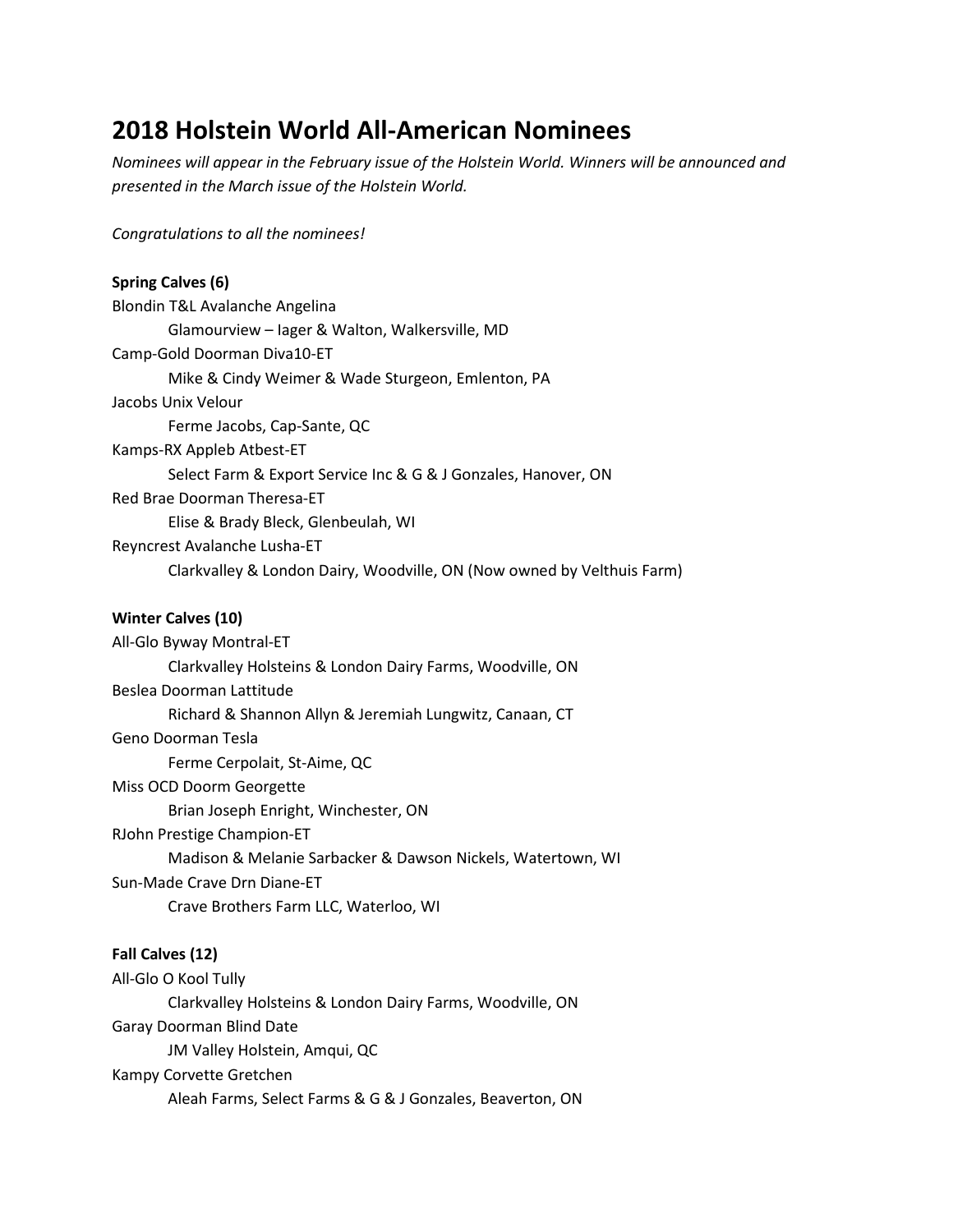Knonaudale Snylodge Jasmine Velthuis Farms Ltd, Osgoode, ON Luncrest Ambission-1924-ET Armcrest Holsteins & Jerseys & Ferme Glauser, Pike River, QC Savage-Leigh Lalas First-ET Chase Savage, Union Bridge, MD (Now owned by Sebastien Dion) **Summer Yearlings (7)** Crowleyview Doorman Luxi J, L & M Harbaugh and A & A Loehr, Marion, WI JM Valley Dempsey Lyzara JM Valley, Rick & Shannon Allyn, Ferme Jendro & Frank & Diane Borba, Canaan, CT Maple-Downs-PV Drman Gavina Maple-Downs Farms II & Peter Vail, NY Milksource Taelyn-ET Milksource Genetics, Kaukauna, WI (Now owned by Tom Degroot & Esteban Posada, BC) Miss Solomon Horizon Kyle Barton, Ancramdale, NY Oakfield Blake Luxuriant-ET W Schilling, K Doeberiener & L Bowen, West Salem, OH

## **Spring Yearlings (8)**

Bella-Ridge Beauty Queen J, L & M Harbaugh and A & A Loehr, Marion, WI Garay Solomon Alix Triple-T, Mike Heath, F&D Borba & Lookout, North Lewisburg, OH Petitclerc Doorman Sapphire-ET Grant Vosters, Freedom, WI Ran-Can Alonzo Cliché-ET C & J Hill, G Nell, T & S Merwarth & F Connelly Jr., Gettysburg, PA Ryan-Vu Goldwyn Ravish-ET K Doeberiener, L Bowen, Schilling & C & A Ryan, Fond du Lac, WI Winright Beemer Baby Enthem Brian Joseph Enright, Winchester, ON

#### **Winter Yearlings (10)**

Brigeen Brash Paddy Glamourview - Iager & Walton, Walkersville, MD Budjon-Abbott Alexandra-ET Kaelyn, Kenadee & Keegan Weigel, Platteville, WI Hatee Jacoby Paris Alyson & Kenlee Philips, Lingleville, TX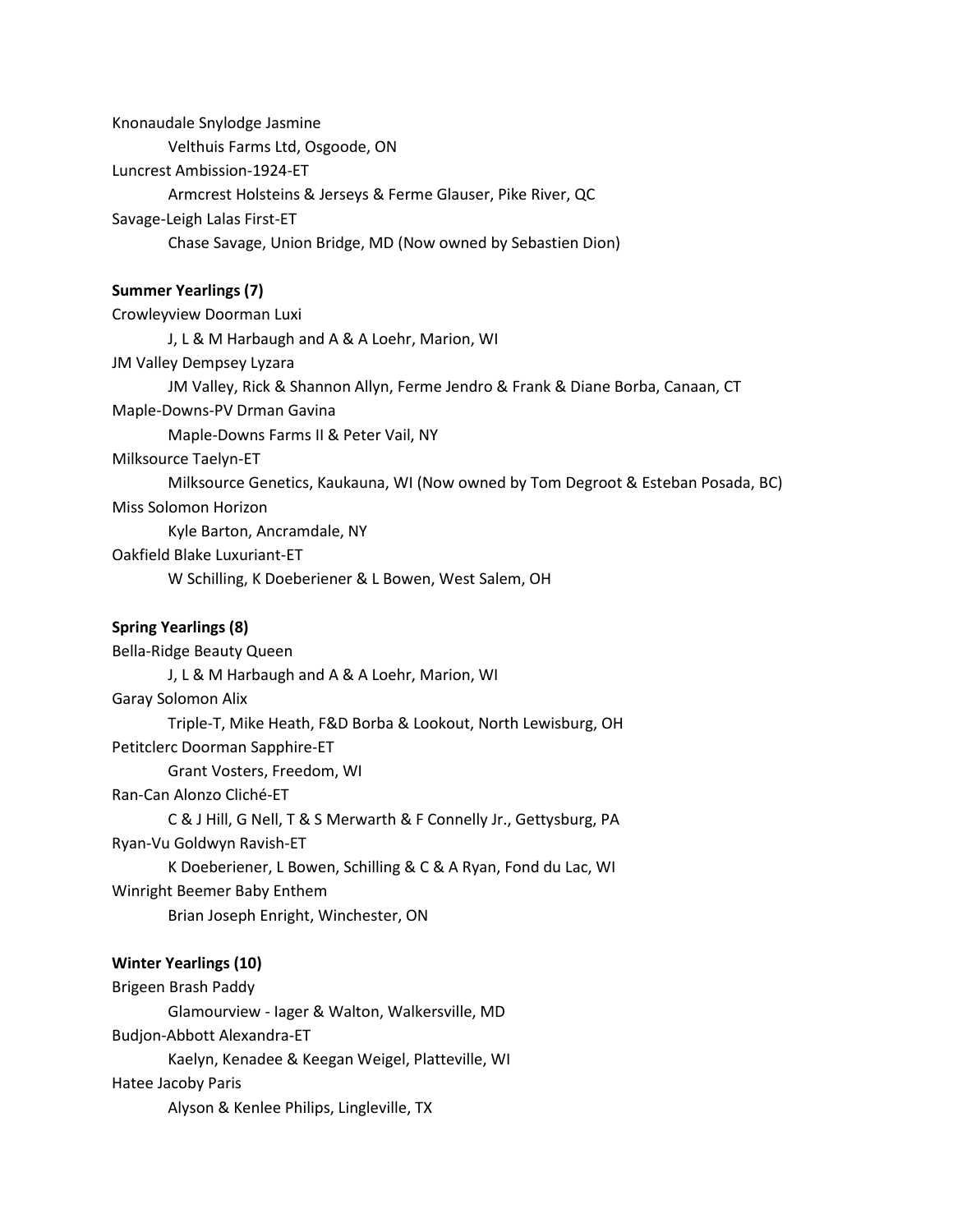Quietcove Winning Ways-ET Quietcove Holsteins, Wapakoneta, OH Robjo Doorman Embrace Richard & Shannon Allyn, Canaan, CT Winright Gold Chip Explosion Brian Joseph Enright, Winchester, ON

# **Fall Yearlings (7)**

Budjon-Vail Drm Sunshine-ET Trevor Tuman & Chandler Bening, MN Kingsway Gold Chip Logic Alyson & Kenlee Philips, Lingleville, TX Ms Cow-Palace Union Akira Ken & Kathy Elliott and JT & Ronald Roskopf, Sheboygan, WI Quietcove Doormn Flicker-ET Quietcove Holsteins & Kurt Wolf, Wapakoneta, OH Ryan-Crest Hnotic Elisha-ET NDIRA, Inc., Galt, CA Vandoskes Dback Carley-ET S&C Holschbach, E Wetenkamp & V&P Hubbard, Baraboo, WI

## **Jr. Best Three Females (7)**

All-Glo – Justin & Ashley Kaufman, Berlin, PA Ferme Garay, St-Sebastien de Frontenac, QC Oakfield Corners Dairy, Oakfield, NY Quietcove Holsteins, Wapakoneta, OH Reyncrest Farms, Corfu, NY Winright – Brian Joseph Enright, Winchester, ON

## **Yearlings in Milk (8)**

Berwen Avalanche Fantom Ferme Blondin, Saint-Placide, QC Bonaccueil Ranta Goldwyn Ferme Glauser et Fils, Pike River, QC Crave G W Atwood Peach-ET Roseanne Crave, Waterloo, WI Hodglynn Beem Me Up Hodglynn, Little Star, Select Farm and G & J Gonzales, Kincardine, ON Lellavan Avalanche Fuji Brandon Almeida & F, C, A, L, J & H Borba, Hilmar, CA Ms PG PV Doorman Aspire-ET Stephen & Patrick Maddox, Riverdale, CA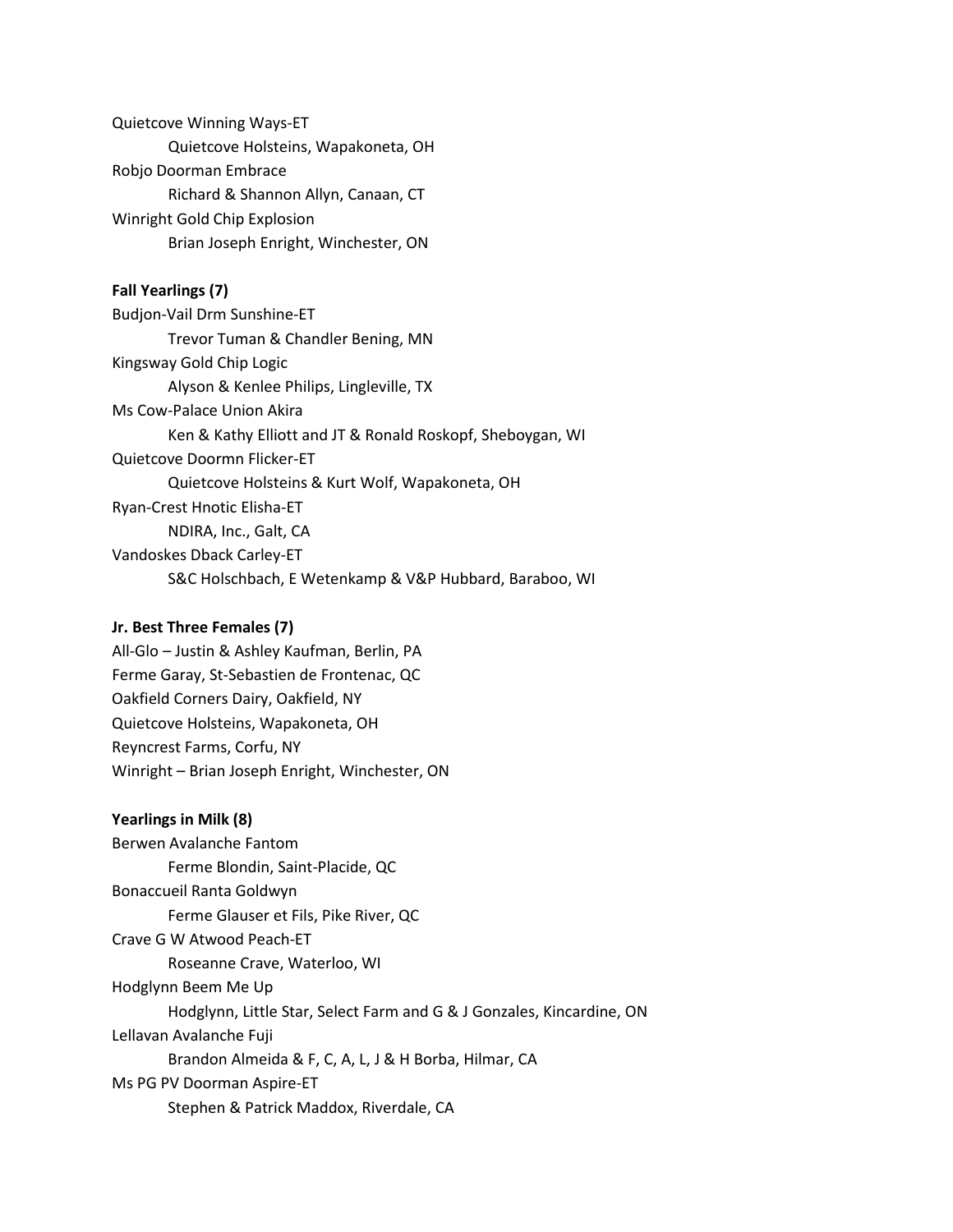## **Jr. Two-Year-Olds (9)**

Best Nord Atwood Lolly

Pierre Boulet, Ferme Yvon Sicard, Mathieu CHartrand & Kelly Hardy, Montmagny, QC Fraeland Doorman Bonnie

Mike & Julie Duckett, Rudolph, WI

Garay Awesome Beauty

Lookout, Gerald Halbach and Frank & Diane Borba, Canton de Hatley, QC

Juniper Sid Chardonnay-ET

Tim & Sharyn Abbott & Juniper Elite Holsteins, Enosburg, VT

Midas-Touch Jedi Jangle-ET

Clarkvalley Holsteins & London Dairy Farms, Woodville, ON

## Tolamika Armani Will

Ferme Glauser et Fils, Pike River, QC

## **Sr. Two-Year-Olds (10)**

Duckett Doorman Giselle-ET Mike & Julie Duckett, Rudolph, WI Jacobs Doorman Victoire Ferme Jacobs & Francis Morneau, Cap-Sante, QC Ms Beautys Black Velvet-ET Mike & Julie Duckett, Rudolph, WI Ms Smith-Oak PW D Maggie-ET Clarkvalley Holsteins, Eaton Holstiens & London Dairy Farms, Woodville, ON Ruann Doorman Jean-55162-ET Stephen & Patrick Maddox, Riverdale, CA Sco-Lo-Af Sid Sangria-ET Jim Ostrom & John Vosters, Kaukauna, WI

# **Jr. Three-Year-Olds (7)**

Butlerview Door Aleah-ET Christian Cunningham, Penngrove, CA Erbacres Snapple Shakira-ET Ferme Jacobs, Ty-D Holsteins, Kilia Theraulaz, Ferme Antelimarck and C & F Jacobs, Cap-Sante, QC Ms Listerines Look At Me-ET Mike & Julie Duckett, Rudolph, WI Roll-N-View Def Bojangles Clarkvalley Holsteins & London Dairy Farms, Woodville, ON T-Triple-T Poker Chip-ET Andy B. Thomas, North Lewisburg, OH Unique Dempsey Cheers Budjon, Abbott, Vail, Woodmansee & Ferme Blondin, WI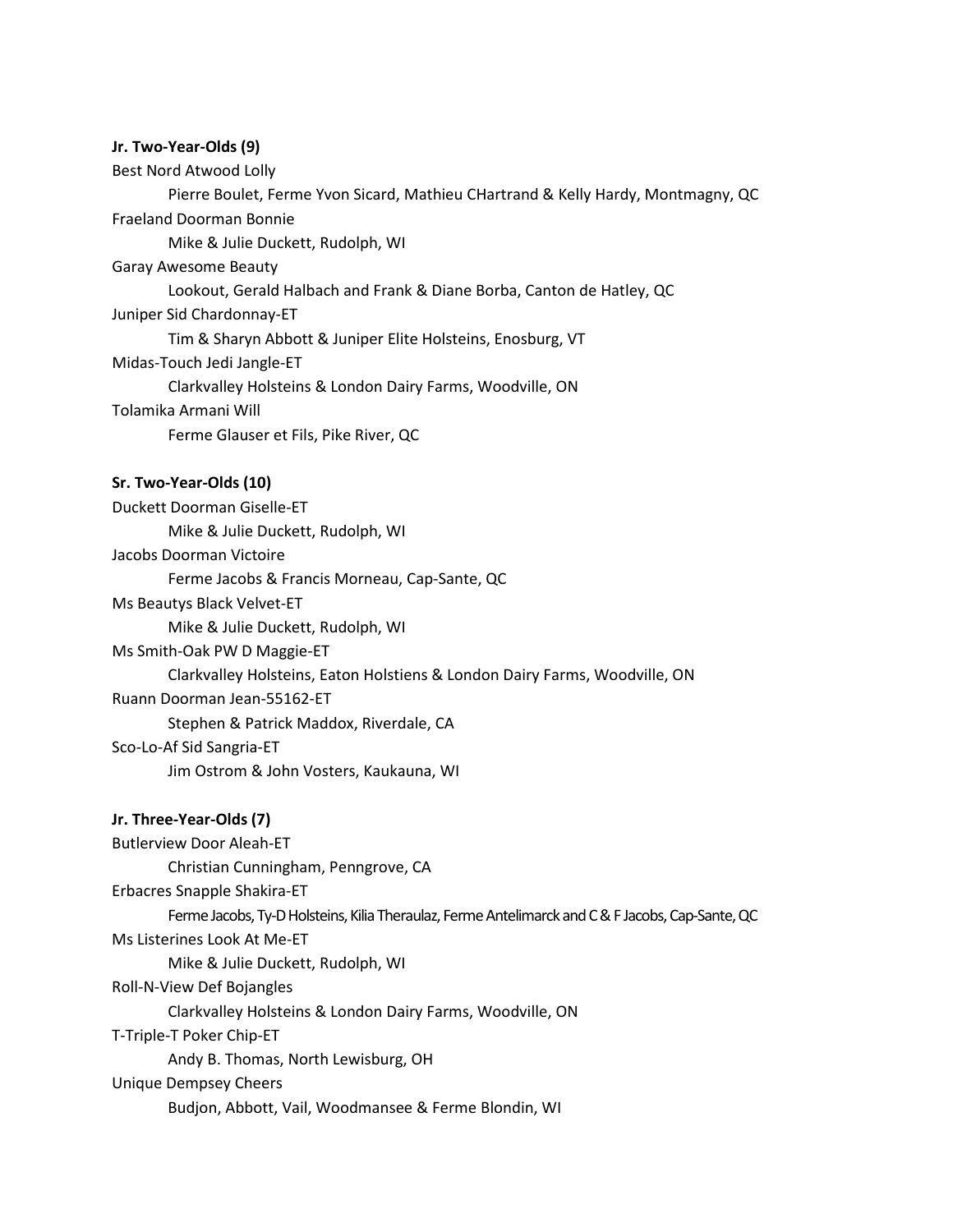#### **Sr. Three-Year-Olds (11)**

Corlane Seaver Misty

Frank D & Carol Borba and Frank A & Diane Borba, Escalon, CA

Mapleley Goldwyn Julia

Lookout Farm, Elitehaven Genetics, Frank & Diane Borba and Gerald Todd, Canton de Hatley, QC

Miss Wbk Brittany-ET

Mike & Julie Duckett, Rudolph, WI

Ms Goldwyn Saturday

Ferme Jacobs, Ferme Intense & William Morillek Cap-Sante, QC

T-Triple-T Perfect Storm-ET

Triple-T Holsteins & Entourage-LC, North Lewisburg, OH

Weeksdale Absolut Vodka

Weeksdale Holsteins, Pleasant Valley, PEI

## **Four-Year-Olds**

Gamblin Armani Glade Rosedale Genetics, Dan Hovden & MB Luckylady Farm, WI Idee Windbrook Lynzi JM Valley Holstein, Amqui, QC Jacobs Windbrook Aimo Ferme Jacobs, Cap-Sante, QC Juniper-Haven Atwood Dolly K Doeberiener, L Bowen & M Heath, West Salem, OH Ms Elmvue Novelty Keeley Elmvue Farm, Johnstown, NY Willows-Edge Atwod Faith-ET Velthuis Farms Ltd, Osgoode, ON

## **Five-Year-Olds (7)**

Arolene Goldwyn Divine Budjon Farms & Peter Vail, Lomira, WI Beaverbrock Goldwyn Zoey-ET Milksource LLC, Kaukauna, WI Co-Vale Dempsey Dina 4270-ET Milksource LLC & Ransom Rail Farm Inc, Kaukauna, WI Harvue Atwood Ginger Mike & Julie Duckett & John Hardesty & Sons, Rudolph, WI Jacobs Jordan Carmel Ferme Blondin, Saint-Placide, QC Walkerbrae Doorman Locket-ET Tim & Sharyn Abbott & Ferme Blondin, Enosburg, VT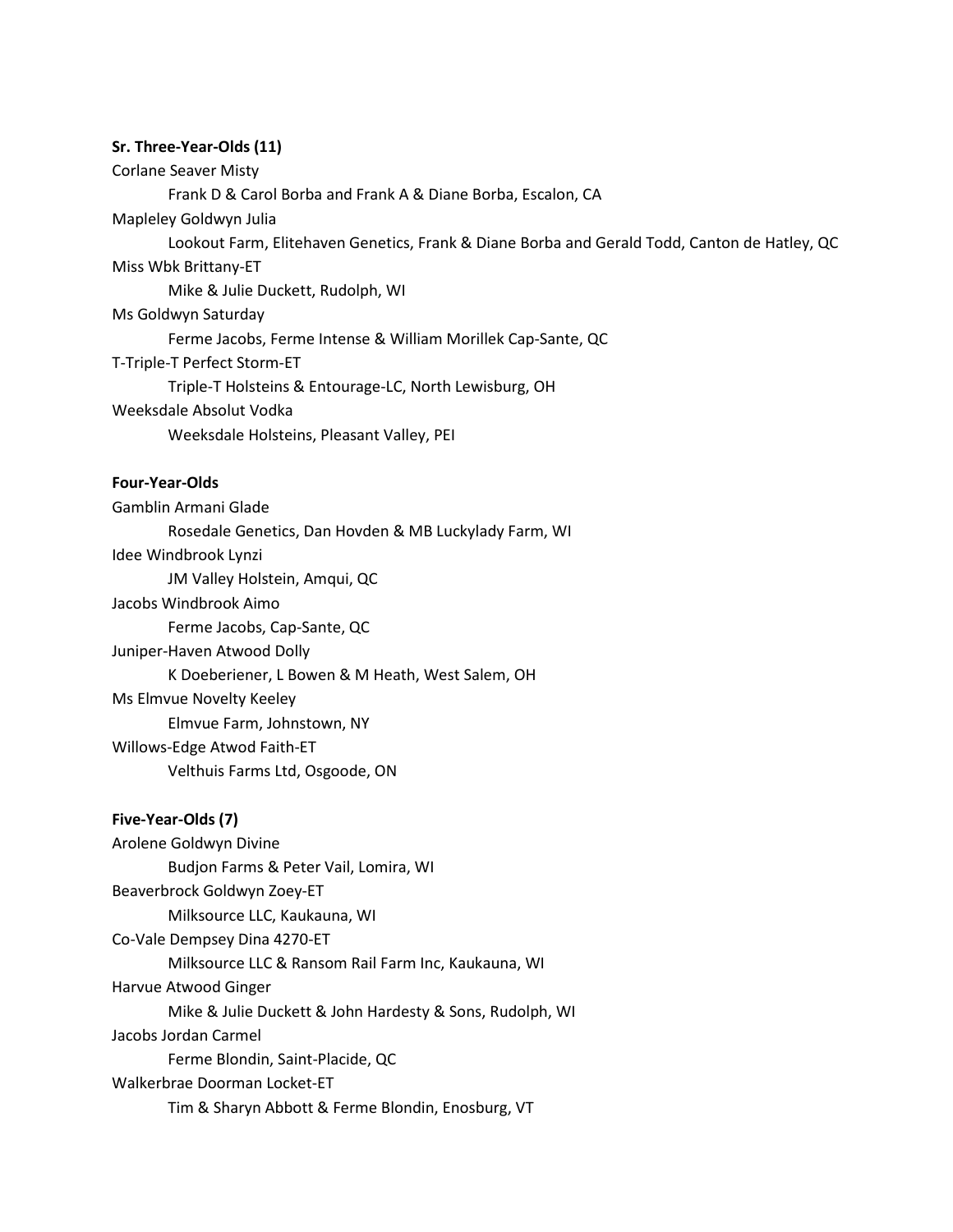#### **Aged Cows (11)**

Bella-Rosa GW Sara-ET Jonathan & Alicia Lamb, Oakfield, NY Cavanaleck BG Bruin Majestic View Genetics, R Shore & R Connery, Sun Prairie, WI Jacobs Lauthority Loana Ferme Jacobs & Pat Conroy, Cap-Sante, QC Knonaudale Mudpie-ET Justin Powell, Tremont, IL TK-Plain-View Ripley

Milksource LLC, Kaukauna, WI

#### Weeks Dundee Anika

Milksource LLC, Kaukauna, WI

#### **150,000lb Cows (9)**

Cache-Valley Lheros 2331-ET Ernest Kueffner, Boonsboro, MD Laidlawn Sanchez Gemini Mike & Julie Duckett, Rudolph, WI Liddleholme Resur Lu-ET Anthony Liddle, Argyle, NY Loyalyn Goldwyn June Pierre Boulet, Montmagny, QC T-Triple-T Platinum-ET Triple-T Holsteins, Aaron Eaton & Brad Murphy, North Lewisburg, OH TC Sanchez Kristina Eaton Holsteins & Cooper Galton, NY

#### **Produce of Dam (7)**

Produce of Peace&Plenty Atwd Jubilant Peace&Plenty Farms LLC, Union Bridge, MD Produce of Ruann Sidney Jean-85880-ET Stephen & Patrick Maddox, Riverdale, CA Produce of T-Triple-T Dundee Paige (A) Triple-T Holsteins, North Lewisburg, OH Produce of T-Triple-T Dundee Paige (B) Triple-T Holsteins, North Lewisburg, OH Produce of Tombeth Durham Ellen Tom & Elizabeth Kearns, WI Produce of Willowhaven Goldwyn Bliss Ferme Garay, St-Sebastien de Frontenac, QC